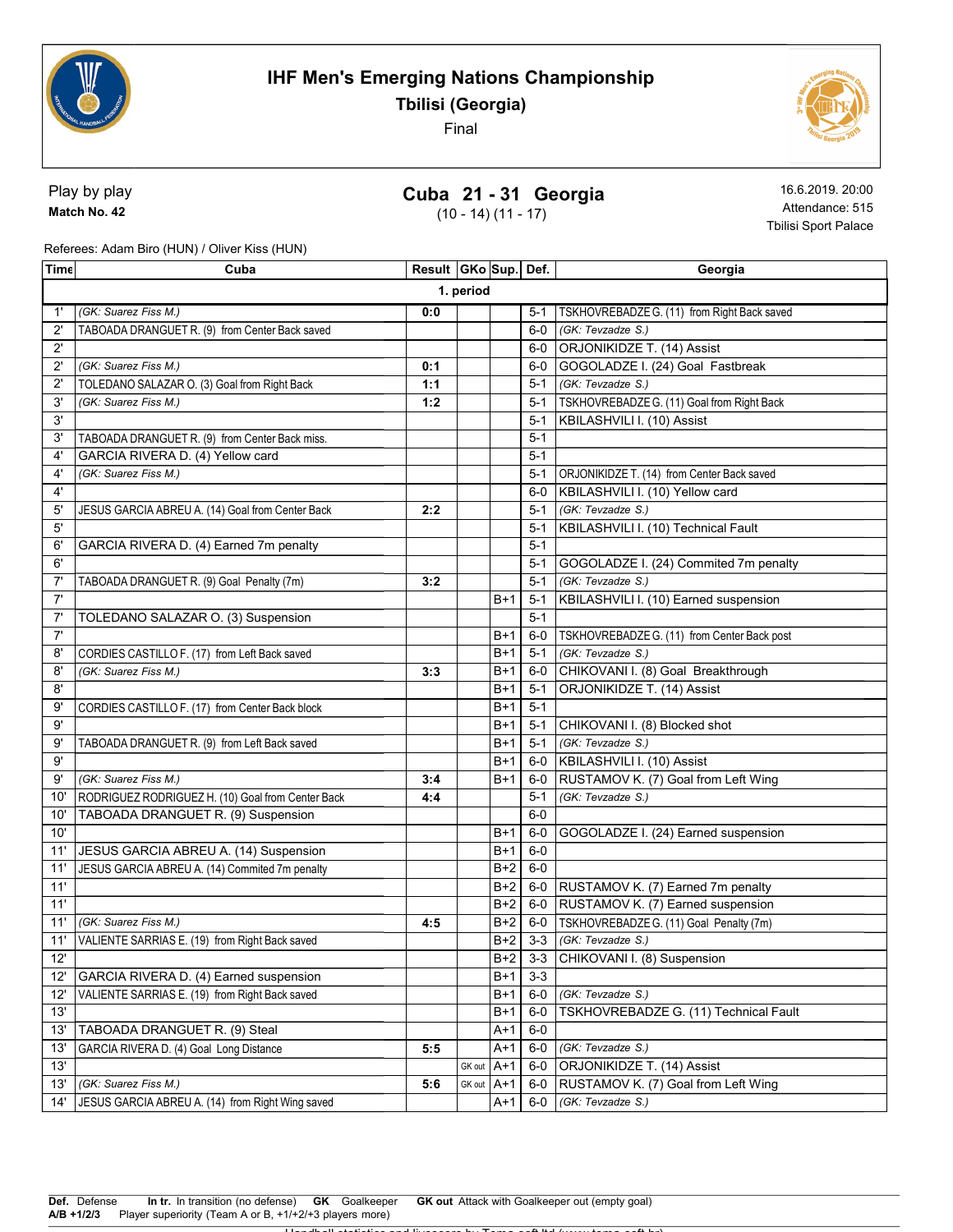



Play by play Match No. 42

## Cuba 21 - 31 Georgia

(10 - 14) (11 - 17)

16.6.2019. 20:00 Attendance: 515 Tbilisi Sport Palace

Referees: Adam Biro (HUN) / Oliver Kiss (HUN)

| Time | Cuba                                              | Result   GKo   Sup   Def. |        |       |         | Georgia                                         |  |
|------|---------------------------------------------------|---------------------------|--------|-------|---------|-------------------------------------------------|--|
|      | 1. period                                         |                           |        |       |         |                                                 |  |
| 14'  | GARCIA RIVERA D. (4) Technical Fault              |                           |        | $A+1$ | $6-0$   |                                                 |  |
| 14'  |                                                   |                           |        |       | $6-0$   | TSKHOVREBADZE G. (11) Assist                    |  |
| 14'  | (GK: Suarez Fiss M.)                              | 5:7                       |        |       | $6-0$   | ARSENASHVILI E. (20) Goal from Center 6m<br>lob |  |
| 15'  | <b>Team Timeout</b>                               |                           |        |       | $5 - 1$ |                                                 |  |
| 15'  | TABOADA DRANGUET R. (9) from Left Back saved      |                           |        |       | $6-0$   | (GK: Tevzadze S.)                               |  |
| 16'  |                                                   |                           |        |       | $4 - 2$ | KBILASHVILI I. (10) Technical Fault             |  |
| 16'  | BASULTO MOREJON O. (6) Steal                      |                           |        |       | $6-0$   |                                                 |  |
| 16'  | GARCIA RIVERA D. (4) from Left Back miss.         |                           |        |       | $6-0$   |                                                 |  |
| 16'  |                                                   |                           |        |       | $4 - 2$ | KBILASHVILI I. (10) Earned suspension           |  |
| 16'  | VALIENTE SARRIAS E. (19) Suspension               |                           |        |       | $4 - 2$ |                                                 |  |
| 16'  | (GK: Suarez Fiss M.)                              |                           |        | $B+1$ | 6-0     | CHIKOVANI I. (8) from Center Back saved         |  |
| 17'  |                                                   |                           |        | $B+1$ | $6-0$   | TSKHOVREBADZE G. (11) Suspension                |  |
| 17'  | GARCIA RIVERA D. (4) Earned suspension            |                           |        |       | $6-0$   |                                                 |  |
| 18'  | GARCIA RIVERA D. (4) Technical Fault              |                           |        |       | $6-0$   |                                                 |  |
| 18'  | (GK: Suarez Fiss M.)                              |                           |        |       | $6-0$   | RUSTAMOV K. (7) from Left Wing saved            |  |
| 18'  |                                                   |                           |        |       | $6-0$   | ORJONIKIDZE T. (14) Suspension                  |  |
| 18'  | TABOADA DRANGUET R. (9) Earned suspension         |                           |        | A+2   | $6-0$   |                                                 |  |
| 19'  | TABOADA DRANGUET R. (9) Technical Fault           |                           |        | $A+2$ | $6-0$   |                                                 |  |
| 19'  |                                                   |                           |        | $A+2$ | $6-0$   | GOGOLADZE I. (24) Steal                         |  |
| 19'  | (GK: Suarez Fiss M.)                              | 5:8                       |        | $A+2$ | $6-0$   | GOGOLADZE I. (24) Goal Fastbreak                |  |
| 19'  | VALIENTE SARRIAS E. (19) Technical Fault          |                           |        | $A+2$ | $6-0$   |                                                 |  |
| 20'  |                                                   |                           |        | A+1   | $5 - 1$ | GOGOLADZE I. (24) Technical Fault               |  |
| 20'  | TOLEDANO SALAZAR O. (3) Assist                    |                           |        | A+1   | $6-0$   |                                                 |  |
| 20'  | JESUS GARCIA ABREU A. (14) Goal from Right Wing   | 6:8                       |        | A+1   | 6-0     | (GK: Tevzadze S.)                               |  |
| 20'  | (GK: Suarez Fiss M.)                              | 6:9                       |        | A+1   | 4-2     | RUSTAMOV K. (7) Goal Breakthrough               |  |
| 21'  | RODRIGUEZ RODRIGUEZ H. (10) Goal from Center Back | 7:9                       |        |       | $5 - 1$ | (GK: Tevzadze S.)                               |  |
| 22'  |                                                   |                           | GK out |       | $5 - 1$ | TSKHOVREBADZE G. (11) Technical Fault           |  |
| 22'  | JESUS GARCIA ABREU A. (14) Steal                  |                           |        |       | $5 - 1$ |                                                 |  |
| 22'  | LAFORTAN LORES F. (13) Goal from Center 6m        | 8:9                       |        |       | $5 - 1$ | (GK: Tevzadze S.)                               |  |
| 22'  | TABOADA DRANGUET R. (9) Assist                    |                           | GK out |       | $5 - 1$ |                                                 |  |
| 22'  |                                                   |                           | GK out |       | $5 - 1$ | <b>Team Timeout</b>                             |  |
| 23'  |                                                   |                           |        |       | $5 - 1$ | GOGOLADZE I. (24) Technical Fault               |  |
| 24'  | TOLEDANO SALAZAR O. (3) Goal from Right Back      | 9:9                       | GK out |       | $5 - 1$ | (GK: Tevzadze S.)                               |  |
| 24'  |                                                   |                           |        |       | $5 - 1$ | ORJONIKIDZE T. (14) from Left Back miss.        |  |
| 25'  | TOLEDANO SALAZAR O. (3) Breakthrough post         |                           | GK out |       | $4 - 2$ |                                                 |  |
| 25'  | TABOADA DRANGUET R. (9) Assist                    |                           |        |       | $5 - 1$ |                                                 |  |
| 25'  | GARCIA RIVERA D. (4) Goal from Left Wing          | 10:9                      |        |       |         | 5-1 (GK: Tevzadze S.)                           |  |
| 26'  | (GK: Suarez Fiss M.)                              | 10:10                     | GK out |       | $4 - 2$ | TSKHOVREBADZE G. (11) Goal Breakthrough         |  |
| 26'  | TOLEDANO SALAZAR O. (3) Earned 7m penalty         |                           |        |       | $6-0$   |                                                 |  |
| 26'  |                                                   |                           |        |       | $6-0$   | KBILASHVILI I. (10) Commited 7m penalty         |  |
| 26'  | TABOADA DRANGUET R. (9) Penalty (7m) post         |                           |        |       | $6-0$   |                                                 |  |
| 27'  | (GK: Suarez Fiss M.)                              | 10:11                     | GK out |       | $5 - 1$ | TSKHOVREBADZE G. (11) Goal from Center Back     |  |
| 28'  | TOLEDANO SALAZAR O. (3) Technical Fault           |                           |        |       | $6-0$   |                                                 |  |
| 29'  |                                                   |                           | GK out |       | $5 - 1$ | KBILASHVILI I. (10) Assist                      |  |
| 29'  | (GK: Suarez Fiss M.)                              | 10:12                     | GK out |       | $5 - 1$ | DIKHAMINJIA G. (31) Goal from Right Wing        |  |
| 29'  | TABOADA DRANGUET R. (9) Technical Fault           |                           |        |       | $6-0$   |                                                 |  |
| 29'  |                                                   |                           | GK out |       | $5-1$   | DIKHAMINJIA G. (31) Earned suspension           |  |
| 29'  |                                                   |                           | GK out |       | $5 - 1$ | DIKHAMINJIA G. (31) Earned 7m penalty           |  |

Def. Defense In tr. In transition (no defense) GK Goalkeeper GK out Attack with Goalkeeper out (empty goal) A/B +1/2/3 Player superiority (Team A or B, +1/+2/+3 players more)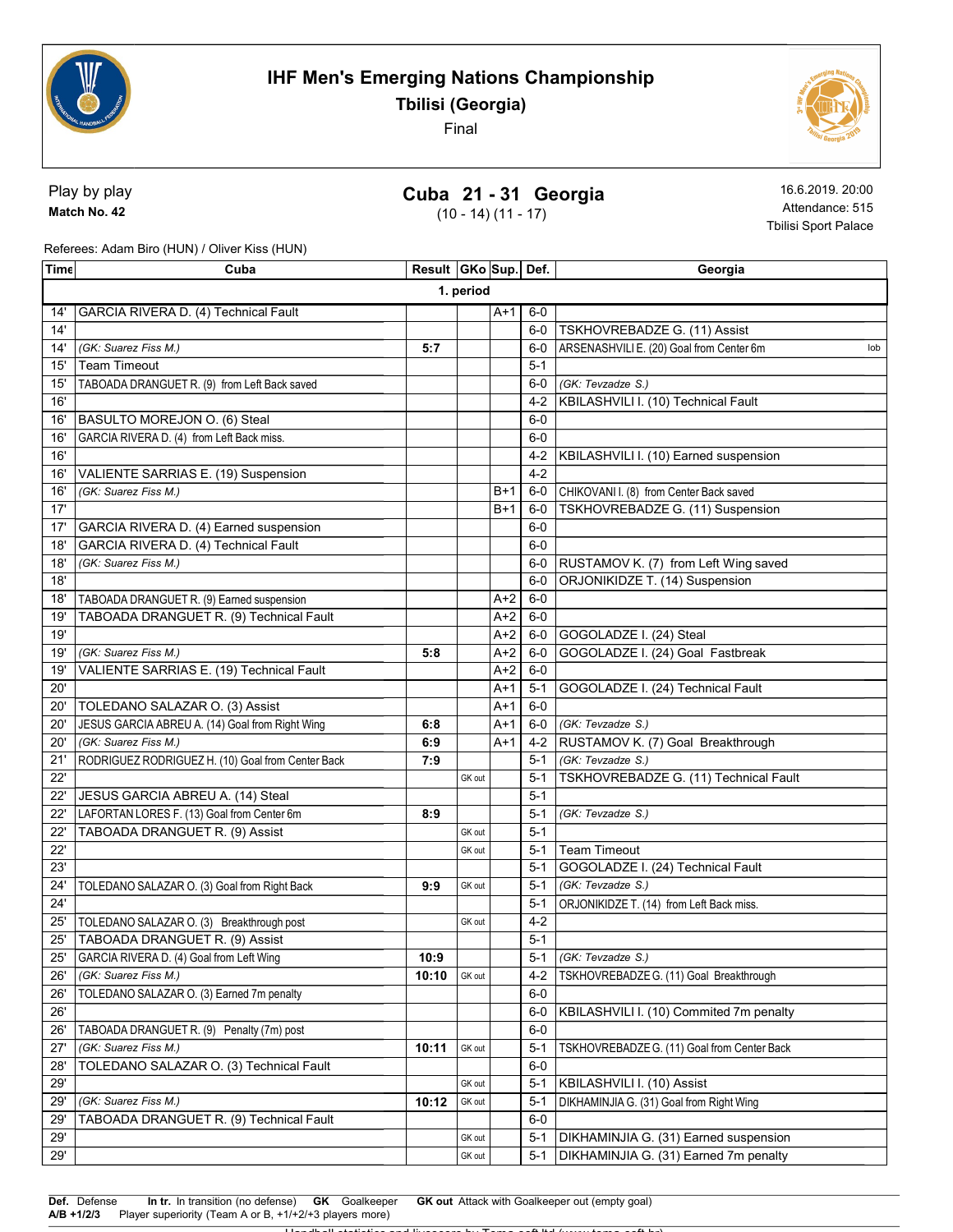



#### Play by play Match No. 42

# Cuba 21 - 31 Georgia

(10 - 14) (11 - 17)

16.6.2019. 20:00 Attendance: 515 Tbilisi Sport Palace

Referees: Adam Biro (HUN) / Oliver Kiss (HUN)

| Time      | Cuba                                            | Result   GKo Sup   Def. |            |       |         | Georgia                                    |  |
|-----------|-------------------------------------------------|-------------------------|------------|-------|---------|--------------------------------------------|--|
| 1. period |                                                 |                         |            |       |         |                                            |  |
| 29        | RODRIGUEZ RODRIGUEZ H. (10) Suspension          |                         | GK out     |       | $5 - 1$ |                                            |  |
| 29'       | RODRIGUEZ RODRIGUEZ H. (10) Commited 7m penalty |                         | GK out B+1 |       | $5 - 1$ |                                            |  |
| 29'       | (GK: Suarez Fiss M.)                            | 10:13                   | GK out     | $B+1$ | 5-1     | TSKHOVREBADZE G. (11) Goal Penalty (7m)    |  |
| 29'       |                                                 |                         | GK out     |       | $5 - 1$ | CHIKOVANI I. (8) Steal                     |  |
| 30'       | TOLEDANO SALAZAR O. (3) from Center Back saved  |                         |            | $B+1$ | $6-0$   | (GK: Tevzadze S.)                          |  |
| 30'       | GARCIA RIVERA D. (4) from Left Wing saved       |                         |            | $B+1$ | $6-0$   | (GK: Tevzadze S.)                          |  |
| 30'       | (GK: Suarez Fiss M.)                            | 10:14                   |            | A+1   | $5-1$   | KBILASHVILI I. (10) Goal from Center Back  |  |
| 30'       |                                                 |                         |            | $A+1$ | $6-0$   | CHIKOVANI I. (8) Assist                    |  |
|           |                                                 |                         | 2. period  |       |         |                                            |  |
| 31'       | TABOADA DRANGUET R. (9) from Center Back post   |                         |            | $A+1$ | $6-0$   |                                            |  |
| 32'       |                                                 |                         |            | $A+1$ | $5 - 1$ | KBILASHVILI I. (10) Assist                 |  |
| 32'       | (GK: Suarez Fiss M.)                            | 10:15                   |            | $A+1$ | $5-1$   | DIKHAMINJIA G. (31) Goal from Right Wing   |  |
| 33'       |                                                 |                         |            |       | $6-0$   | KBILASHVILI I. (10) Suspension             |  |
| 33'       |                                                 |                         |            | $A+1$ | 6-0     | KBILASHVILI I. (10) Commited 7m penalty    |  |
| 33'       | TOLEDANO SALAZAR O. (3) Earned 7m penalty       |                         |            | A+1   | $6-0$   |                                            |  |
| 33'       | TOLEDANO SALAZAR O. (3) Earned suspension       |                         |            | $A+1$ | $6-0$   |                                            |  |
| 33'       | TOLEDANO SALAZAR O. (3) Goal Penalty (7m)       | 11:15                   |            | $A+1$ | $6-0$   | (GK: Tsintsadze Z.)                        |  |
| 33'       |                                                 |                         |            | $A+1$ | $5 - 1$ | KALANDADZE N. (5) Assist                   |  |
| 33'       | (GK: Suarez Fiss M.)                            | 11:16                   |            | $A+1$ | $5 - 1$ | ARSENASHVILI E. (20) Goal from Right 6m    |  |
| 33'       | CORDIES CASTILLO F. (17) Suspension             |                         |            | $A+1$ | $6-0$   |                                            |  |
| 33'       |                                                 |                         |            |       | 6-0     | KALANDADZE N. (5) Earned suspension        |  |
| 34'       | TOLEDANO SALAZAR O. (3) from Right Back saved   |                         |            |       | $6-0$   | (GK: Tevzadze S.)                          |  |
| 35'       | (GK: Suarez Fiss M.)                            | 11:17                   |            |       | $5 - 1$ | CHIKOVANI I. (8) Goal from Center Back     |  |
| 35        | JESUS GARCIA ABREU A. (14) Earned 7m penalty    |                         |            |       | $6-0$   |                                            |  |
| 35'       |                                                 |                         |            |       | $6-0$   | ORJONIKIDZE T. (14) Commited 7m penalty    |  |
| 35'       | TOLEDANO SALAZAR O. (3) Penalty (7m) saved      |                         |            |       | $6-0$   | (GK: Tevzadze S.)                          |  |
| 36'       | TABOADA DRANGUET R. (9) Goal from Left Back     | 12:17                   |            |       | 6-0     | (GK: Tevzadze S.)                          |  |
| 36'       | TABOADA DRANGUET R. (9) Earned suspension       |                         |            |       | $5 - 1$ |                                            |  |
| 36'       |                                                 |                         |            |       | $5 - 1$ | DIKHAMINJIA G. (31) Suspension             |  |
| 36'       | TOLEDANO SALAZAR O. (3) Suspension              |                         |            | $A+1$ | $5 - 1$ |                                            |  |
| 36'       |                                                 |                         |            |       | $5 - 1$ | TSKHOVREBADZE G. (11) Earned suspension    |  |
| 37'       |                                                 |                         |            |       | $6-0$   | CHIKOVANI I. (8) Assist                    |  |
| 37'       | (GK: Suarez Fiss M.)                            | 12:18                   |            |       | $6-0$   | RUSTAMOV K. (7) Goal from Left Wing        |  |
| 37'       | TABOADA DRANGUET R. (9) Technical Fault         |                         |            |       | $6-0$   |                                            |  |
| 37'       | (GK: Suarez Fiss M.)                            | 12:19                   | GK out     |       | $6-0$   | RUSTAMOV K. (7) Goal Fastbreak             |  |
| 37'       |                                                 |                         |            |       | 6-0     | CHIKOVANI I. (8) Assist                    |  |
| 38'       | GARCIA RIVERA D. (4) Goal from Center Back      | 13:19                   |            |       | 6-0     | (GK: Tevzadze S.)                          |  |
| 38'       | (GK: Suarez Fiss M.)                            |                         | GK out     |       | $6-0$   | KBILASHVILI I. (10) from Center Back saved |  |
| 38'       | TABOADA DRANGUET R. (9) Goal from Center Back   | 14:19                   |            |       | 6-0     | (GK: Tevzadze S.)                          |  |
| 39'       | JESUS GARCIA ABREU A. (14) Suspension           |                         |            |       | $6-0$   |                                            |  |
| 39'       |                                                 |                         |            | $B+1$ | 6-0     | TSKHOVREBADZE G. (11) Earned suspension    |  |
| 39'       |                                                 |                         |            | $B+1$ | $6-0$   | CHIKOVANI I. (8) Assist                    |  |
| 39'       | (GK: Suarez Fiss M.)                            | 14:20                   |            | $B+1$ | 6-0     | ARSENASHVILI E. (20) Goal from Left 6m     |  |
| 40'       | TOLEDANO SALAZAR O. (3) Goal Breakthrough       | 15:20                   |            | $B+1$ | $6-0$   | (GK: Tevzadze S.)                          |  |
| 41'       | (GK: Suarez Fiss M.)                            |                         |            | $B+1$ | $6-0$   | ARSENASHVILI E. (20) from Left 6m saved    |  |
| 41'       | GARCIA RIVERA D. (4) Earned suspension          |                         |            | $B+1$ | $6-0$   |                                            |  |
| 41'       | GARCIA RIVERA D. (4) Earned 7m penalty          |                         |            | $B+1$ | $6-0$   |                                            |  |
|           |                                                 |                         |            |       |         |                                            |  |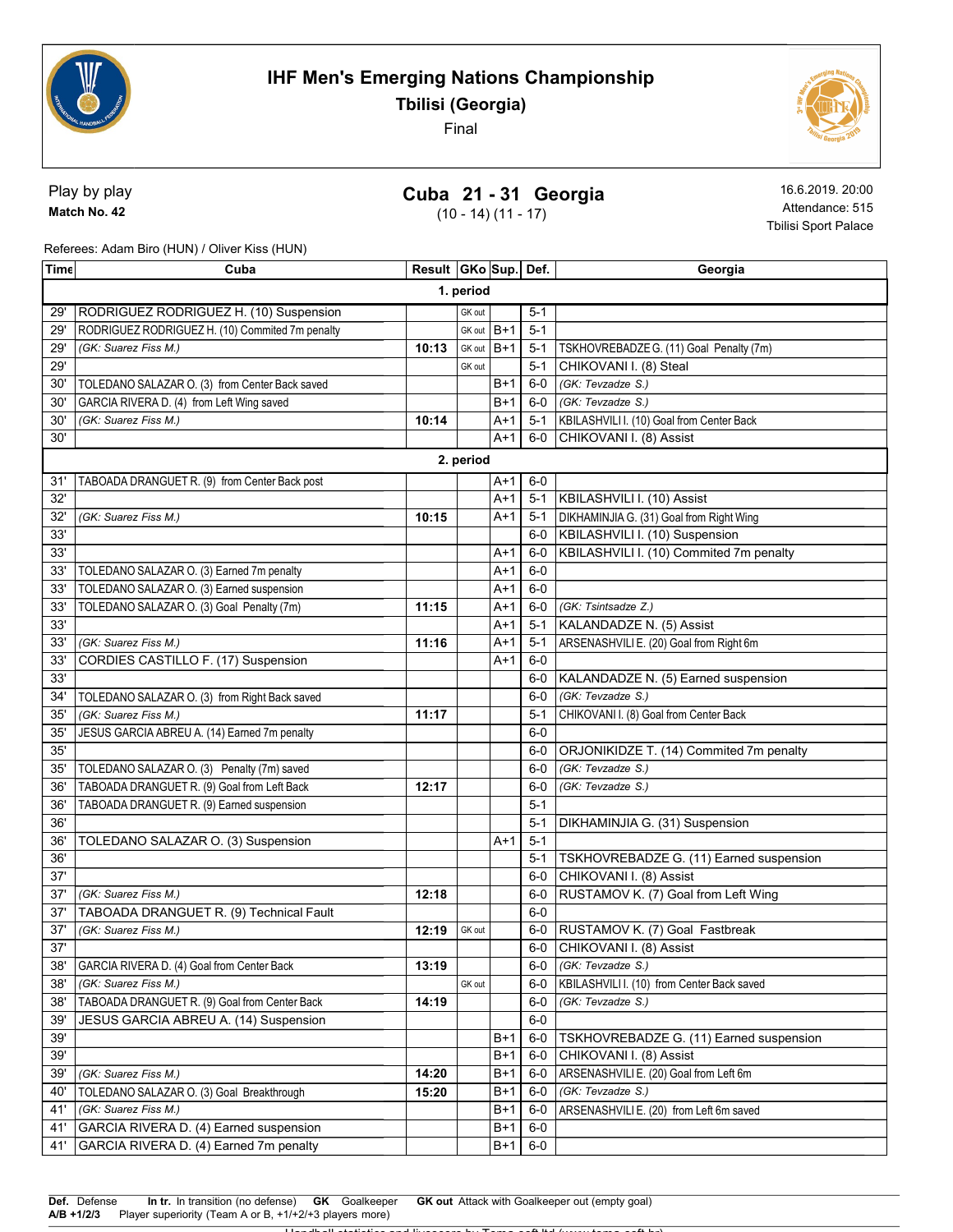



Play by play Match No. 42

## Cuba 21 - 31 Georgia

(10 - 14) (11 - 17)

16.6.2019. 20:00 Attendance: 515 Tbilisi Sport Palace

Referees: Adam Biro (HUN) / Oliver Kiss (HUN)

| Time      | Cuba                                             | Result   GKo   Sup   Def. |            |       |       | Georgia                                        |  |
|-----------|--------------------------------------------------|---------------------------|------------|-------|-------|------------------------------------------------|--|
| 2. period |                                                  |                           |            |       |       |                                                |  |
| 41'       |                                                  |                           |            | $B+1$ | 6-0   | DIKHAMINJIA G. (31) Suspension                 |  |
| 41'       |                                                  |                           |            |       | $6-0$ | DIKHAMINJIA G. (31) Commited 7m penalty        |  |
| 41'       | TOLEDANO SALAZAR O. (3) Penalty (7m) saved       |                           |            |       | $6-0$ | (GK: Tevzadze S.)                              |  |
| 42'       |                                                  |                           |            | $A+1$ | $6-0$ | TSKHOVREBADZE G. (11) Technical Fault          |  |
| 42'       | GARCIA RIVERA D. (4) Long Distance post          |                           |            | A+1   | $6-0$ |                                                |  |
| 43'       |                                                  |                           | GK out     | $A+1$ | $6-0$ | ORJONIKIDZE T. (14) Technical Fault            |  |
| 43'       | GARCIA RIVERA D. (4) Steal                       |                           |            | $A+1$ | $6-0$ |                                                |  |
| 43        | GARCIA RIVERA D. (4) Long Distance miss.         |                           |            | A+1   | $6-0$ |                                                |  |
| 43'       |                                                  |                           | GK out A+1 |       | $6-0$ | CHIKOVANI I. (8) Technical Fault               |  |
| 43'       | GARCIA RIVERA D. (4) Steal                       |                           |            |       | $6-0$ |                                                |  |
| 43'       | TABOADA DRANGUET R. (9) Fastbreak saved          |                           |            |       | 6-0   | (GK: Tevzadze S.)                              |  |
| 44'       |                                                  |                           | GK out     |       | 6-0   | KALANDADZE N. (5) Technical Fault              |  |
| 44'       | <b>Team Timeout</b>                              |                           |            |       | $6-0$ |                                                |  |
| 45'       | TOLEDANO SALAZAR O. (3) from Right Back saved    |                           |            |       | 6-0   | (GK: Tevzadze S.)                              |  |
| 45'       | (GK: Suarez Fiss M.)                             | 15:21                     |            |       |       | 6-0 RUSTAMOV K. (7) Goal Fastbreak             |  |
| 45'       |                                                  |                           | GK out     |       | $6-0$ | ORJONIKIDZE T. (14) Assist                     |  |
| 46'       | GARCIA RIVERA D. (4) from Left Back saved        |                           | GK out     |       | $6-0$ | (GK: Tevzadze S.)                              |  |
| 46'       |                                                  |                           | GK out     |       | $6-0$ | CHIKOVANI I. (8) Assist                        |  |
| 46'       | (GK: Suarez Fiss M.)                             | 15:22                     | GK out     |       | $6-0$ | TSKHOVREBADZE G. (11) Goal from Left 6m        |  |
| 46'       | RODRIGUEZ RODRIGUEZ H. (10) Goal Breakthrough    | 16:22                     |            |       | 6-0   | (GK: Tevzadze S.)                              |  |
| 46'       | (GK: Suarez Fiss M.)                             | 16:23                     |            |       | 6-0   | TSKHOVREBADZE G. (11) Goal Fastbreak           |  |
| 47        | TABOADA DRANGUET R. (9) from Left Back saved     |                           |            |       | $6-0$ | (GK: Tevzadze S.)                              |  |
| 47        | VALIENTE SARRIAS E. (19) Goal from Right 6m      | 17:23                     |            |       | $6-0$ | (GK: Tevzadze S.)                              |  |
| 48'       | (GK: Suarez Fiss M.)                             | 17:24                     |            |       | 6-0   | CHIKOVANI I. (8) Goal from Left Back           |  |
| 48'       | TABOADA DRANGUET R. (9) from Left Back block     |                           |            |       | $6-0$ |                                                |  |
| 49'       |                                                  |                           |            |       | 6-0   | ORJONIKIDZE T. (14) Blocked shot               |  |
| 50'       | GARCIA RIVERA D. (4) from Left Wing saved        |                           |            |       | 6-0   | (GK: Tevzadze S.)                              |  |
| 50'       |                                                  |                           |            |       | $6-0$ | TSKHOVREBADZE G. (11) from Center Back miss.   |  |
| 51'       | JESUS GARCIA ABREU A. (14) from Right Wing post  |                           |            |       | $6-0$ |                                                |  |
| 51'       |                                                  |                           |            |       | $6-0$ | CHIKOVANI I. (8) Technical Fault               |  |
| 51'       | VALIENTE SARRIAS E. (19) Steal                   |                           |            |       | $6-0$ |                                                |  |
| 51'       | JESUS GARCIA ABREU A. (14) Technical Fault       |                           |            |       | $6-0$ |                                                |  |
| 52'       |                                                  |                           |            |       | $6-0$ | KALANDADZE N. (5) Assist                       |  |
| 52'       | (GK: Suarez Fiss M.)                             | 17:25                     |            |       | 6-0   | ARSENASHVILI E. (20) Goal from Center 6m       |  |
| 53'       | TABOADA DRANGUET R. (9) Goal from Center Back    | 18:25                     |            |       | $6-0$ | (GK: Tevzadze S.)                              |  |
| 53'       |                                                  |                           |            |       | 6-0   | CHIKOVANI I. (8) Assist                        |  |
| 53'       | (GK: Suarez Fiss M.)                             | 18:26                     |            |       |       | 6-0   ARSENASHVILI E. (20) Goal from Center 6m |  |
| 54'       | TOLEDANO SALAZAR O. (3) Goal from Right Back     | 19:26                     |            |       | 6-0   | (GK: Tevzadze S.)                              |  |
| 54'       |                                                  |                           |            |       | 6-0   | <b>Team Timeout</b>                            |  |
| $55'$     |                                                  |                           |            |       | 6-0   | ARSENASHVILI E. (20) Earned 7m penalty         |  |
| 55'       | GARCIA RIVERA D. (4) Commited 7m penalty         |                           |            |       | $6-0$ |                                                |  |
| 55'       | (GK: Martinez Calzado A.)                        | 19:27                     |            |       | 6-0   | TSKHOVREBADZE G. (11) Goal Penalty (7m)        |  |
| 56'       | RODRIGUEZ RODRIGUEZ H. (10) Goal from Right Back | 20:27                     |            |       | 6-0   | (GK: Tevzadze S.)                              |  |
| 56'       |                                                  |                           |            |       | 6-0   | CHIKOVANI I. (8) Assist                        |  |
| 56'       | (GK: Suarez Fiss M.)                             | 20:28                     |            |       | 6-0   | ARSENASHVILI E. (20) Goal from Center 6m       |  |
| 57'       |                                                  |                           |            |       | $6-0$ | IMNADZE J. (2) Suspension                      |  |
| 57'       |                                                  |                           |            | $A+1$ | $6-0$ | IMNADZE J. (2) Commited 7m penalty             |  |
| 57'       | JESUS GARCIA ABREU A. (14) Earned suspension     |                           |            | A+1   | $6-0$ |                                                |  |